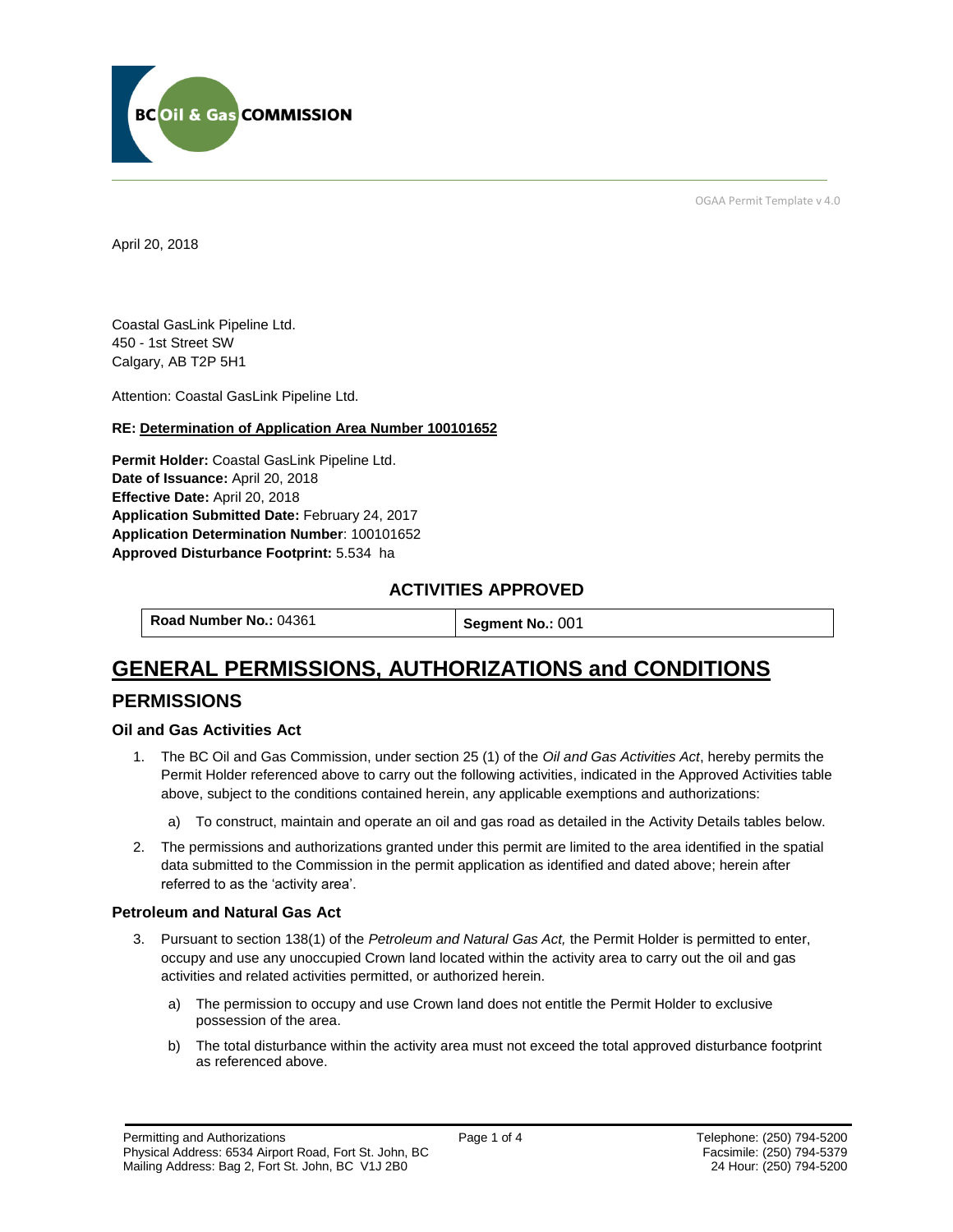## **AUTHORIZATIONS**

#### **Forest Act**

4. The Commission, pursuant to section 47.4 of the *Forest Act*, hereby authorizes the removal of Crown timber from the activity area under the cutting permits associated with the Master Licence(s) as follows:

**[Master Licence to Cut No.:](#page-0-0)** M02340

**[Cutting Permit No.:](#page-0-0)** 39 **[Timber Mark No.:](#page-0-0)** MTC097

**[Total New Cut:](#page-0-0)** 5.534 ha

**[Forest District](https://ams-crd.bcogc.ca/crd/)**: (DPC) Peace Natural Resource District

**[Region:](#page-0-1)** Interior

5. The cutting permits are deemed spent upon the submission of the post-construction plan or upon either the cancellation or expiry of the activities authorized under the permit.

## **CONDITIONS**

#### **Notification**

- 6. Within 60 days of the completion of construction activities under this permit, the Permit Holder must submit to the Commission a post-construction plan as a shapefile and PDF plan accurately identifying the location of the total area actually disturbed under this permit. The shapefile and plan must be submitted via eSubmission.
- 7. The permit holder must notify the Saulteau First Nations Lands Department office two (2) working days prior to commencement. Notification will be sent to Fernie Garbitt at [fgarbitt@saulteau.com.](mailto:fgarbitt@saulteau.com)

#### **General**

- 8. The rights granted by this permit in relation to unoccupied Crown land are subject to all subsisting grants to or rights of any person made or acquired under the *Coal Act, Forest Act, Land Act, Mineral Tenure Act, Petroleum and Natural Gas Act, Range Act, Water Sustainability Act* or *Wildlife Act*, or any extension or renewal of the same.
- 9. The Permit Holder must not assign, sublicense or permit any person other than its employees, contractors or representatives to use or occupy any Crown land within the activity area, other than its employees, contractors or representatives, without the Commission's written consent.
- 10. The Permit Holder must ensure that any Crown land within the activity area is maintained in a condition so as to minimize hazards, including but not limited to hazards associated with storage of materials and equipment.
- 11. The Permit Holder must ensure that any Crown land within the activity area is maintained free of garbage, debris and unused equipment.

#### **Environmental**

- 12. Construction activities must not result in rutting, compaction or erosion of soils that cannot be reasonably rehabilitated to similar levels of soil productivity that existed on the activity area prior to the construction activities taking place.
- 13. Any temporary access must be constructed and maintained in a manner that provides for proper surface drainage, prevents pooling on the surface, and maintains slope integrity.

#### **Clearing**

14. The Permit Holder is permitted to fell any trees located on Crown land within 1.5 tree lengths of the activity area that are considered to be a safety hazard according to *Workers Compensation Act* regulations and must be felled in order to eliminate the hazard. Trees or portions of these trees that can be accessed from the activity area without causing damage to standing timber may be harvested.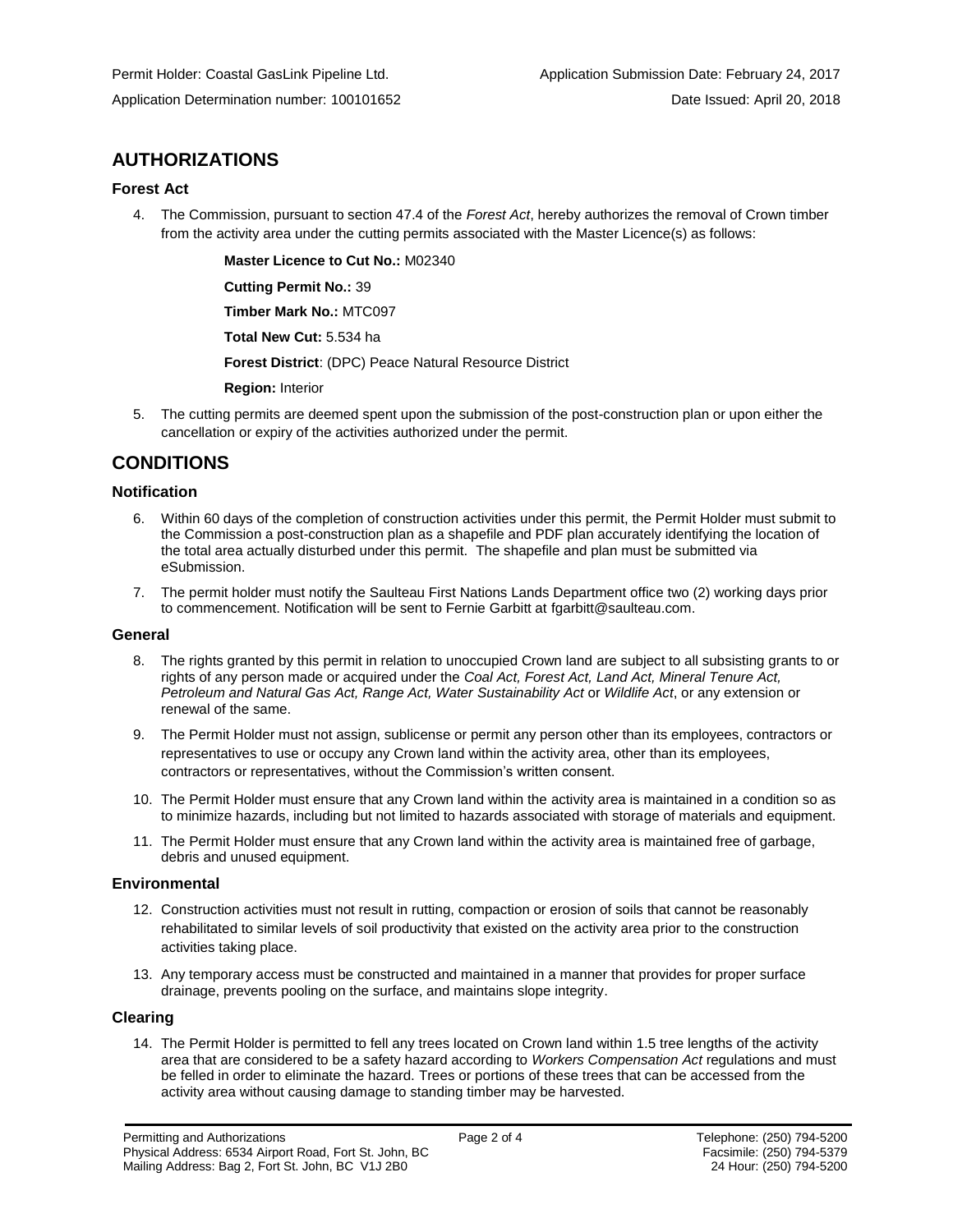- 15. The holder of the cutting permit must pay to the government, stumpage and any waste billing determined in accordance with the terms of this authorization.
- 16. All harvested Crown Timber must be marked with the cutting permit's associated Timber Mark.
- 17. Stumpage for cutting permits falling within the Interior Area, as defined in the Interior Appraisal Manual (Manual) will be calculated in accordance with the Manual as amended from time to time. In the current version of the Manual, stumpage will be determined in accordance with Table 6-7 (area based)
- 18. Any waste assessments applied under the Master Licence to Cut are subject to the merchantability specifications and monetary waste billing requirements in the Provincial Logging Residue and Waste Manual specific to the region associated with the Cutting Permit authorization.

#### **Archaeology**

- 19. An AIA report must be submitted to the Commission as soon as practicable.
- 20. If artifacts, features, materials or things protected under section 13(2) of the Heritage Conservation Act are identified the permit holder must, unless the permit holder holds a permit under section 12 of the Heritage Conservation Act issued by the Commission in respect of that artifact, feature, material or thing:
	- a) immediately cease all work in the vicinity of the artifacts, features, materials or things;
	- b) immediately notify the Commission and the Archaeology Branch of the Ministry of Forests, Lands and Natural Resource Operations
	- c) refrain from resuming work in the vicinity of the artifacts, features, materials or things except in accordance with an appropriate mitigation plan that has been prepared in accordance with the Heritage Conservation Act and approved by the Archaeology Branch of the Ministry of Forests, Lands and Natural Resource Operations.

## **ACTIVITY SPECIFIC DETAILS PERMISSIONS, and CONDITIONS**

## **ROAD**

## **Land Area Number:** 100002556 **Road Number:** 04361 **Road Type:** Long-Term - All-Weather

#### **ACTIVITY DETAILS**

**Seg No.:** 001 **Zone:** 10 **From: N** 6156305.401 **E** 584526.037 **To**: N 6156115.668 **E** 586085.019

*All permissions for this activity are subject to the following conditions:*

#### **Road Conditions**

21. The Permit Holder will immediately effect, and keep in force insurance of an amount not less than \$1,000,000 protecting the Province, the Commission and the Permit Holder (without any rights of cross-claim or subrogation) against claims for personal injury, death, property damage, or third party liability claims arising from any accident or occurrence on the activity area.

# **ADVISORY GUIDANCE**

- 1. Construction plan, CGE4703-MSI-G-MP-504\_1004.0\_Rev0.pdf, is for the Permit Holder's internal reference only and was not reviewed as a decision tool for this permit, nor does it form an integral part of this permit.
- 2. Instructions for submitting notice of construction start, as required by regulation, can be found in the Oil and Gas Activity Operations Manual on the Commission's website.
- 3. Appropriate tenure may be issued upon acceptance of the post-construction plan. Submission of the original application and submission of the post-construction plan is considered an application for all subsequent applicable *Land Act* tenures. Upon the Commission's acceptance of the post-construction plan no further applications for replacement tenure are required.